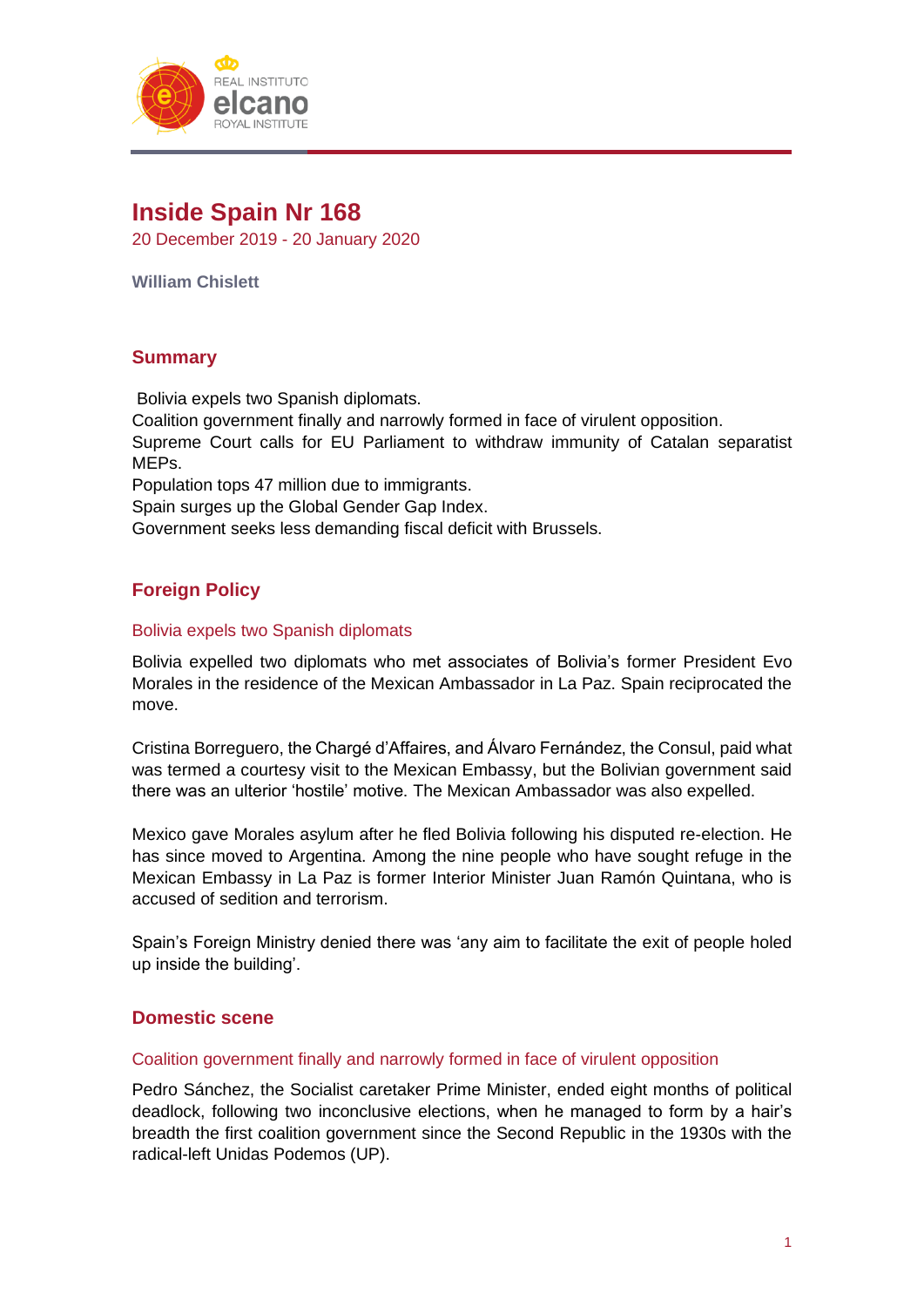He won the second investiture vote when only a simple majority was required by 167 votes to 165, with 18 abstentions (see Figure 1). Judging by the ill-tempered debate the new and even more fragmented parliament, with 19 parties represented, will be the most fractious since democracy was restored some 40 years ago. Among the new parties in parliament, with one seat, was Teruel Existe, a movement formed 20 years ago to bring the province's abandonment to national attention. Teruel forms part of the so called *España vacia:* it lacks a direct rail link to Madrid, some of its villages are virtually deserted and there are just nine people for each of the province's square kilometres. The party's vote in favour of the coalition government was vital.

| 167 YES votes                      | 165 NO votes                          | Abstentions                          |
|------------------------------------|---------------------------------------|--------------------------------------|
| Socialists (120)                   | Popular Party (88)                    | Republican Left of Catalonia<br>(13) |
| Unidas Podemos (35)                | VOX (52)                              | Bildu (5)                            |
| Basque Nationalist Party (6)       | Ciudadanos (10)                       |                                      |
| Más País (2)                       | Junts per Catalunya (8)               |                                      |
| Compromis (1)                      | CUP(2)                                |                                      |
| Teruel Existe (1)                  | Navarra Suma (2)                      |                                      |
| Nueva Canarias (1)                 | Regionalist Party of<br>Cantabria (1) |                                      |
| Galician Nationalist Bloque<br>(1) | Foro Asturias (1)                     |                                      |
|                                    | Canaries Coalition (1)                |                                      |

| Figure 1. The investiture of Pedro Sánchez, yes and no votes and abstentions, and seats |  |  |  |
|-----------------------------------------------------------------------------------------|--|--|--|
| of each party in Congress                                                               |  |  |  |

Source: Congress of Deputies.

The three conservative parties, the Popular Party (PP), Ciudadanos and the far-right VOX, which doubled its number of seats in the November election to 52 out of a total of 350, called Sánchez's administration a 'Frankenstein government' because it owed its formation mainly to the abstention of Republican Left of Catalonia (ERC), the largest party in favour of Catalan independence, in return for open-ended talks on the Catalan conflict. 1

<sup>1</sup> For much more detail on what the new government faces see William Chislett (2020), 'Quo vadis, Spain', ARI, nr 05/2020, Elcano Royal Institute,

[http://www.realinstitutoelcano.org/wps/portal/rielcano\\_en/contenido?WCM\\_GLOBAL\\_CONTEXT=/elcano/e](http://www.realinstitutoelcano.org/wps/portal/rielcano_en/contenido?WCM_GLOBAL_CONTEXT=/elcano/elcano_in/zonas_in/ari5-2020-chislett-quo-vadis-spain) [lcano\\_in/zonas\\_in/ari5-2020-chislett-quo-vadis-spain.](http://www.realinstitutoelcano.org/wps/portal/rielcano_en/contenido?WCM_GLOBAL_CONTEXT=/elcano/elcano_in/zonas_in/ari5-2020-chislett-quo-vadis-spain)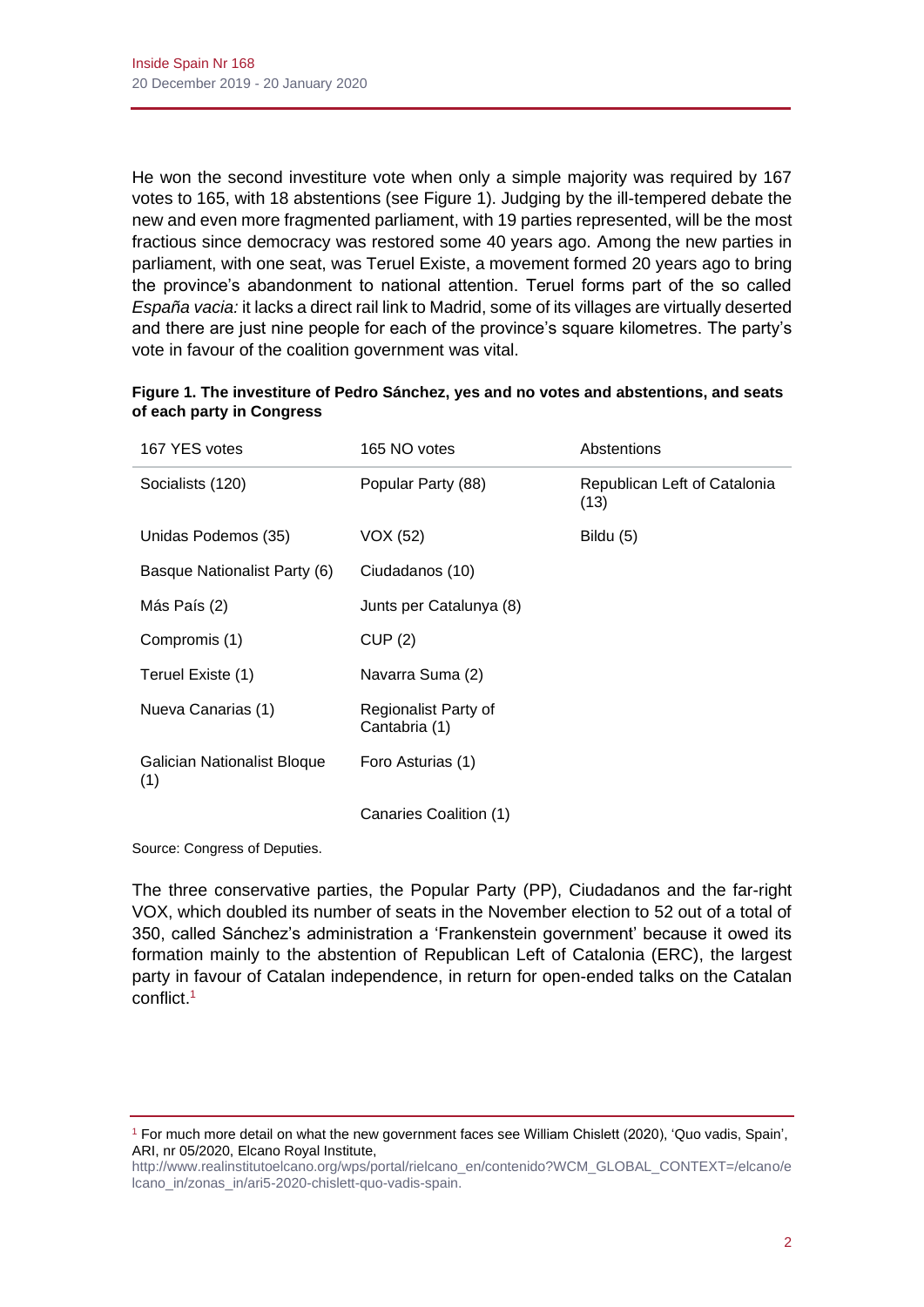The right harangued Sánchez for being beholden to Catalan separatists: Pablo Casado, the PP leader, accused Sánchez of being a 'Trojan horse [being used] to destroy the state'.

UP has five of the 23 cabinet seats. Pablo Iglesias, Podemos' leader, is one of four Deputy Prime Ministers, responsible for social rights and the 2030 Agenda, and Alberto Garzón, the leader of United Left (part of UP) is Minister of Consumer Affairs. The coalition's programme includes the following proposals:

- Income tax for those earning more than €130,000 a year to rise by two percentage points, and by four for those who earn above €300,000. Capital gains tax to increase from 23% to 27% for over €400,000. New minimum corporate tax rate of 15% and 18% for banks and energy utilities. A separate tax will target stock market transactions.
- Lift the minimum wage to 60% of the average national wage by the end of the government's four-year term, from around 45% now.
- Continue to reduce the fiscal deficit and public debt.
- Protect health, education, security and social support from privatisation.
- Open a dialogue on the future of Catalonia, with a popular vote in the region, although any negotiations must abide by the 1978 constitution, which upholds Spain's territorial integrity.
- Roll back the PP's labour market reform, which gives priority to company-level bargaining over sectoral agreements.
- Introduce a price index to limit abusive renting practices and strengthen the role of the state-owned bank Sareb in subsidised housing.
- Eliminate the gender pay-gap.
- Declare 31 October a remembrance day for all victims of Franco's 1939-75 dictatorship.

The formation of the coalition government left Malta as the only EU country not to have such an administration in the last 40 years. At the regional level, however, 13 of Spain's 17 autonomous communities are governed by coalitions (see Figure 2).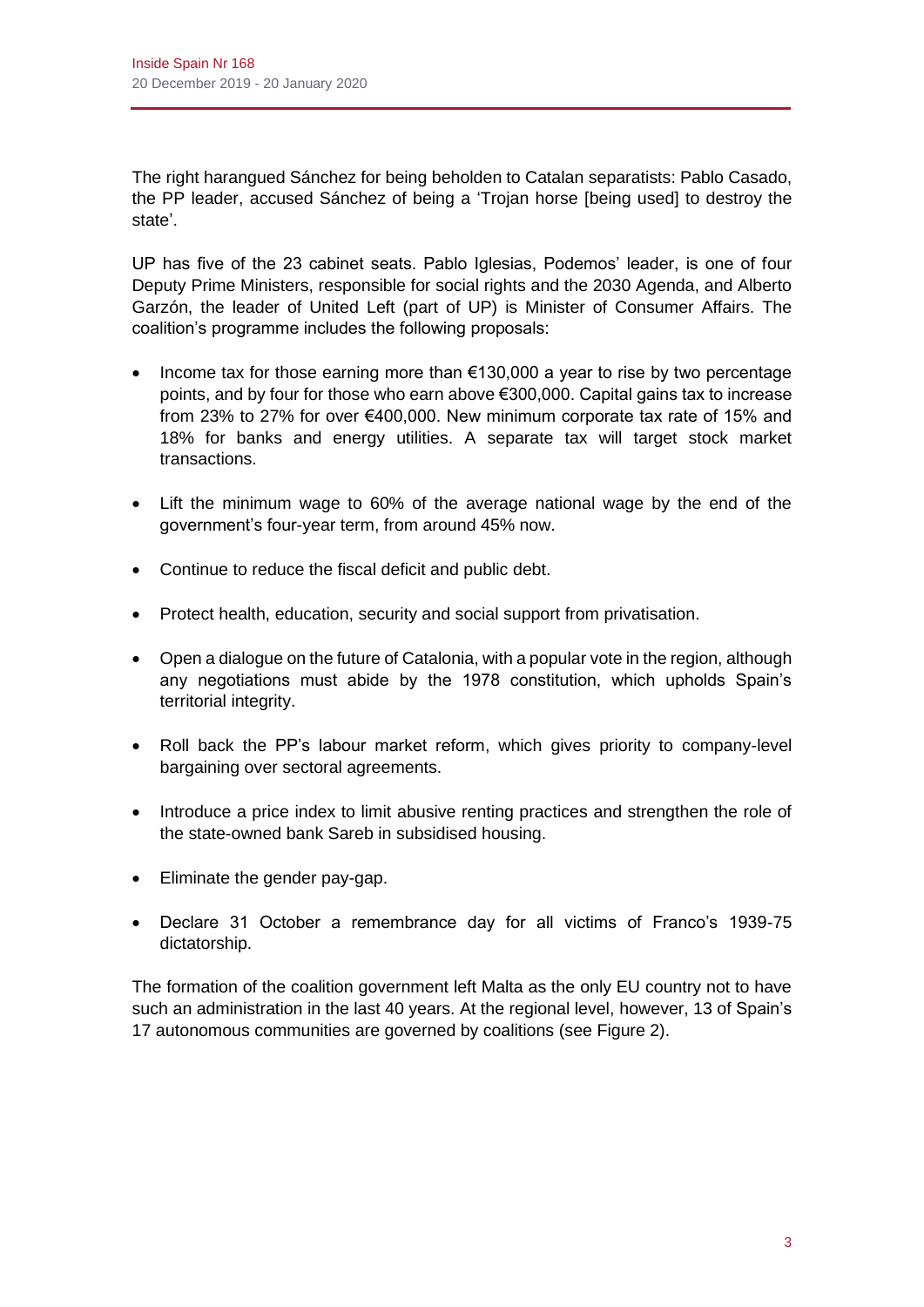| Region                  | Main party             | <b>Others</b>     | Others     | <b>Others</b> |
|-------------------------|------------------------|-------------------|------------|---------------|
| Cantabria               | <b>PRC</b>             | <b>Socialists</b> |            |               |
| Castilla y León         | Popular Party          | Ciudadanos        |            |               |
| <b>Basque Country</b>   | <b>PNV</b>             | <b>Socialists</b> |            |               |
| Navarra                 | Socialists             | Geroa Bai         | Podemos    |               |
| La Rioja                | Socialists             | Podemos           |            |               |
| Aragón                  | <b>Socialists</b>      | Podemos           | <b>PAR</b> | Chunta        |
| Catalonia               | Junts per<br>Catalunya | <b>ERC</b>        |            |               |
| Valencia                | <b>Socialists</b>      | Compromís         | Podemos    |               |
| Murcia                  | Popular Party          | Ciudadanos        |            |               |
| Andalucía               | Popular Party          | Ciudadanos        |            |               |
| Madrid                  | Popular Party          | Ciudadanos        |            |               |
| <b>Balearic Islands</b> | Socialists             | Podemos           | Més        |               |
| Canary Islands          | Ciudadanos             | Nuevas Canarias   | Sí Podemos | <b>ASG</b>    |

#### **Figure 2. Coalitions in Spain's regional governments**

PRC = Regionalist Party of Cantabria; PNV = Basque Nationalist Party; ERC = Republican Left of Catalonia; ASG = Agrupación Socialista Gomera.

Source: *El País*.

#### Supreme Court calls for EU Parliament to withdraw immunity of Catalan separatist MEPs

The Catalan independence conflict is becoming more internationalised, as a result of Spain's Supreme Court formally asking the European Parliament to strip fugitive Catalan separatist Carles Puigdemont, the former Catalan Premier, and an associate of their immunity as MEPs.

Puigdemont and Toni Comín fled to Belgium in the autumn of 2017 after an illegal referendum was held on secession and the regional parliament unilaterally declared independence. They are wanted by the Spanish authorities. Nine of their associates are serving jail sentences.

The two were elected to the European Parliament last May but did not take up their seats because they did not make the required appearance before the Electoral Board in Madrid for fear of detention.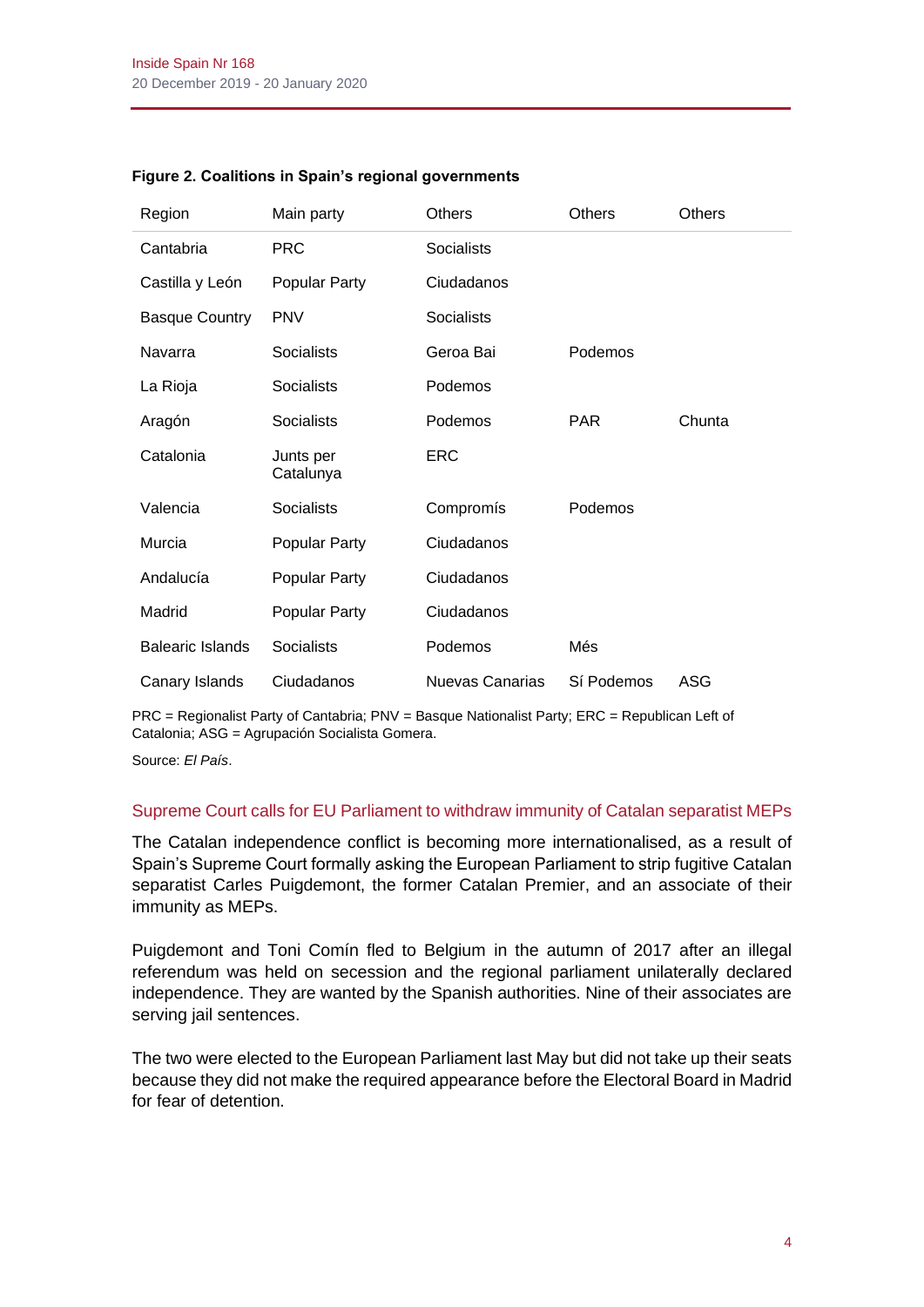In December the European Court of Justice (ECJ) ruled that MEPs have the right to immunity from the moment they are elected, enabling them to take up their seats earlier this month.

Spain's far-right VOX waded into the controversy and announced it would sue the European Parliament for recognising Puigdemont and Comín as MEPs.

The ECJ ruling also affected Oriol Junqueras, the leader of Catalan Republican Left, the largest pro-Catalan independence party and Puigdemont's former deputy, who was sentenced last October to 13 years in jail for sedition and misappropriation of public funds for his role in the secession push. He was also elected, while his trial was proceeding, to the European Parliament.

The ECJ said that if Spanish courts had wanted to keep Junqueras in detention to prevent him from travelling to the European Parliament for his inauguration, they should have requested that Parliament waive his immunity. However, the court said Spain's Supreme Court should decide how to apply the ruling given that Junqueras' status had since changed from that of suspect to convicted felon. Not surprisingly, the Supreme Court ruled against setting Junqueras free. 'He who participates in an election campaign while already on trial, even if eventually elected, does not enjoy immunity from national law', the court ruling said.

In a further twist to the Catalan crisis, Puigdemont's successor as Premier of Catalonia, the ultra-nationalist Quim Torra, said that if the Supreme Court upholds a ruling barring him from public office and the region's parliament abides by it he would call an early election.

A regional court found Torra guilty in December of disobedience for refusing to remove pro-independence banners from public buildings during an election campaign, violating regulations on political neutrality.

Spain's Central Electoral Board (JEC) stripped Torra of his credentials as a member of the Catalan parliament, a decision he called 'a new, serious and unacceptable violation of the sovereignty of the Catalan parliament' and refuses to obey.

The Catalan parliament, narrowly controlled by a pro-independence majority, approved a motion calling the JEC's decision a 'coup'.

# Population tops 47 million due to immigrants

The population exceeded 47 million last July, solely due to the rise in the foreign community as the number of Spaniards declined.

The total number of foreigners rose by 183,073 to just over five million (see Figure 3). The number of Venezuelans increased by 24,238 in the first six months of last year, most of them fleeing the country's authoritarian government and economic crisis.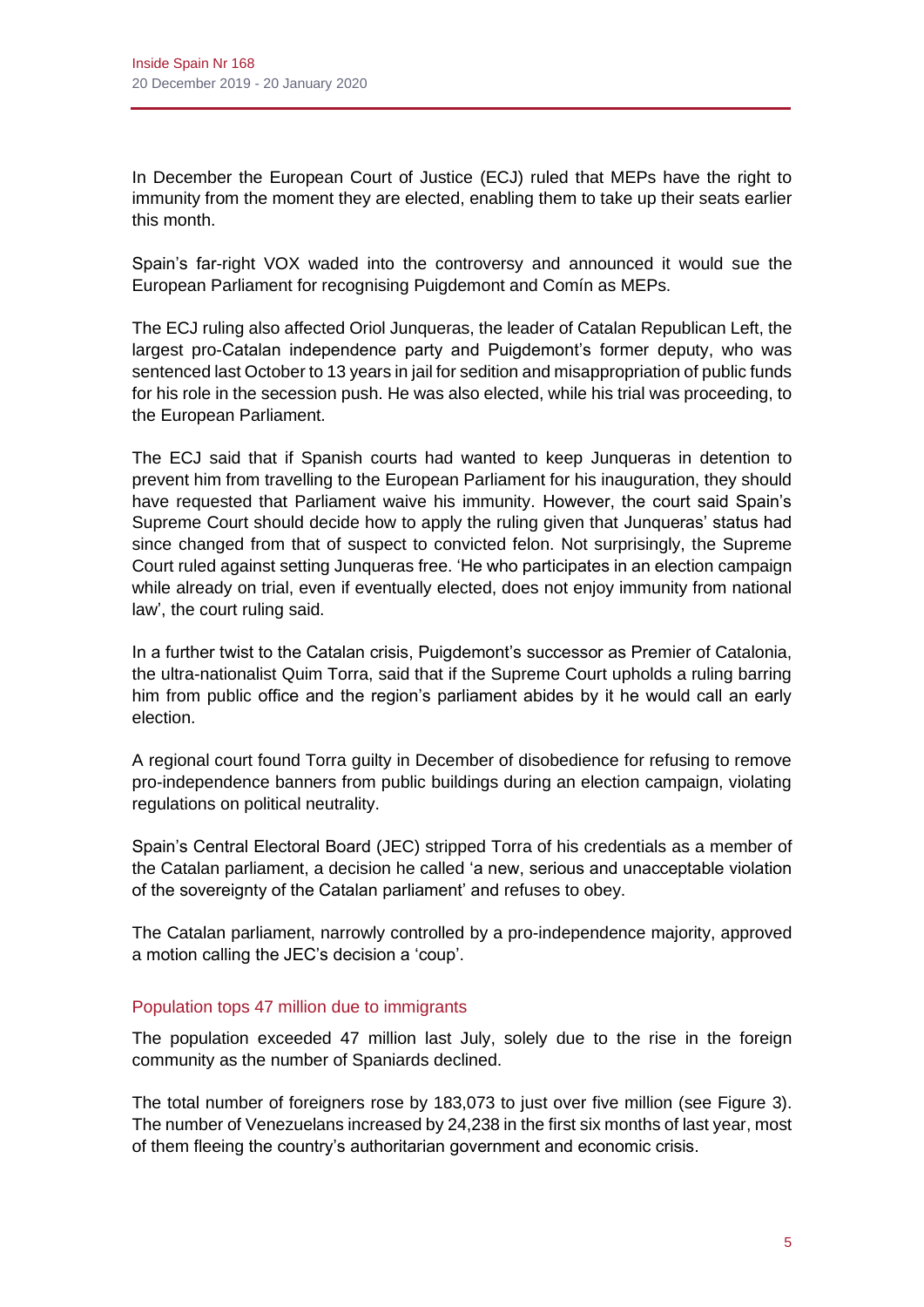|                 | 1 July    | 1 January | Variation |
|-----------------|-----------|-----------|-----------|
| Morocco         | 734,402   | 713,776   | $+20,627$ |
| Romania         | 669,222   | 670,186   | $-964$    |
| UK              | 295,067   | 286,753   | $+8,314$  |
| Italy           | 256,269   | 243,748   | $+12,522$ |
| Colombia        | 227,102   | 199,182   | $+27,920$ |
| China           | 193,207   | 190,600   | $+2,607$  |
| Venezuela       | 158,218   | 133,980   | $+24,238$ |
| Germany         | 139,201   | 138,321   | +880      |
| Ecuador         | 133,201   | 134,853   | $-1,651$  |
| <b>Bulgaria</b> | 123,403   | 123,335   | $+68$     |
| Other           | 2,093,987 | 2,005,473 | +180,885  |
| Total           | 5,023,279 | 4,840,207 | +183,073  |

#### **Figure 3. Resident foreign population by the top-10 countries or origin, 1 July and 1 January 2019**

Source: INE.

The number of immigrants (348,625, 21.8% more than in the first half of 2018) exceeded those who emigrated (139,528, 17.5% fewer) by 209,097, the highest net balance in a six-month period since the series began in 2008. Of the 348,625 immigrants, 309,874 were foreigners and the rest Spaniards, while 104,196 of the 139,528 emigrants were foreigners.

# Spain surges up the Global Gender Gap Index

Spain is advancing considerably in gender parity. The World Economic Forum's 2020 Global Gender Gap Index ranks it  $8<sup>th</sup>$  out of 153 countries, up 21 places since the last index in 2018 (see Figure 4). Only Mexico, Slovenia, Georgia and Ethiopia rose more.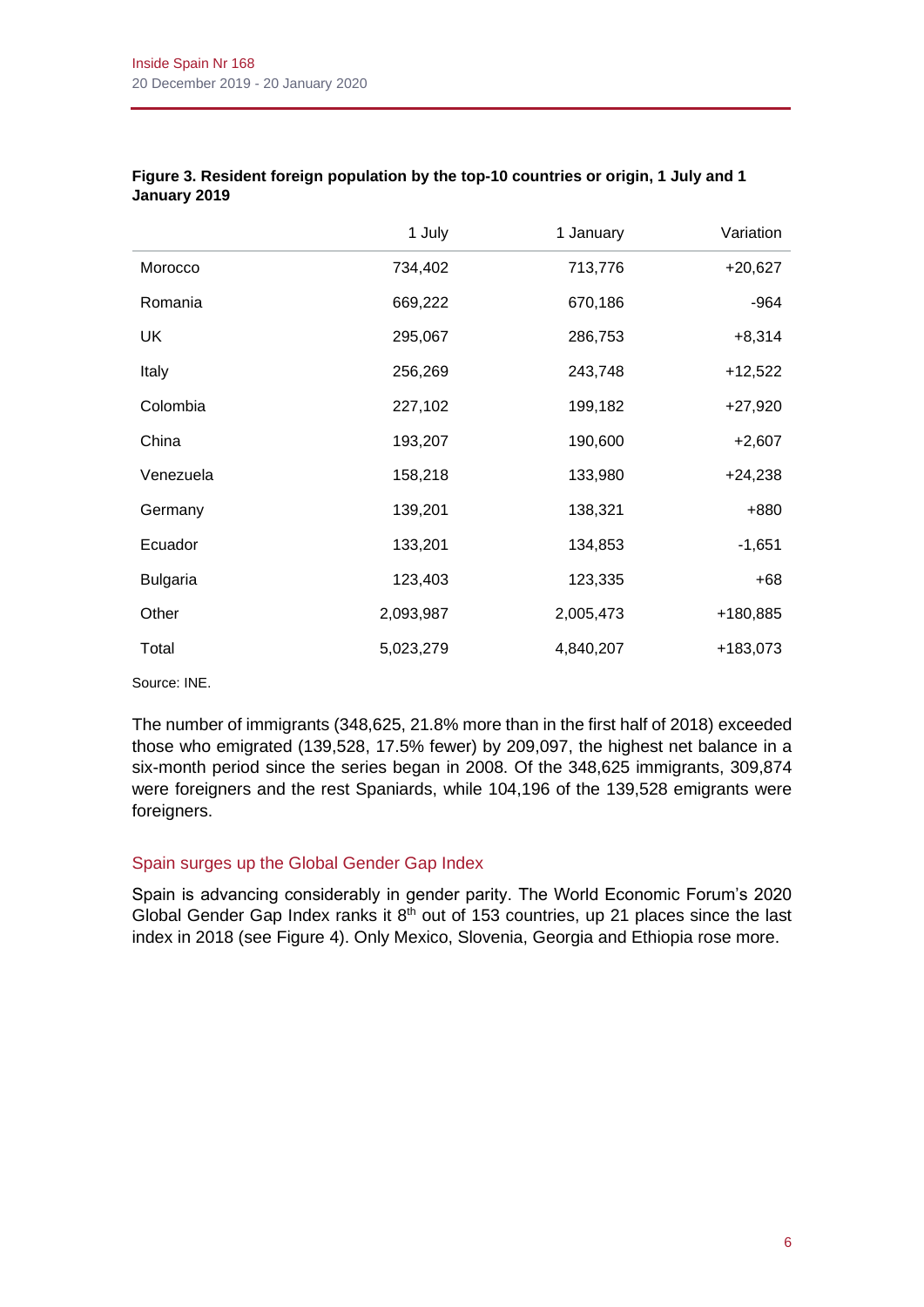|                | Score 0-1 |
|----------------|-----------|
| 1. Iceland     | 0.877     |
| 6. New Zealand | 0.799     |
| 8. Spain       | 0.795     |
| 10. Germany    | 0.787     |
| 15. France     | 0.781     |
| 21. UK         | 0.767     |
| 25. Mexico     | 0.754     |
| 76. Italy      | 0.707     |
| 153. Yemen     | 0.494     |
|                |           |

#### **Figure 4. 2020 Global Gender Gap Index rankings and scores**

Source: World Economic Forum.

The index benchmarks national gender gaps on economic, education, health and political criteria.

Spain's rise is largely due to the nomination in 2018 of the world's most female-centric government, with 65% of ministers being women and a significant increase in the number of women in parliament (47.4% compared with 42.6% men). It is one of the only 10 governments in the world where women account for more than 50% of ministers. This is still the case in the new government formed this month.

Spain improved in all four dimensions, except for health and survival, where it has already closed 97.2% of its gap, but it has yet to bridge large gaps in wages and in the presence of women in managerial positions. Labour participation of women is also still below that of men, showing there are still strong cultural and business practices barriers to grant women the same opportunities as men.

In stark contrast, the number of women who died in 2019 as a result of gender-based violence (55) was the highest since 2008 (76).

# **The economy**

# Government seeks less demanding fiscal deficit with Brussels

The lack of a functioning government for most of last year has landed the new coalition administration with a host of decisions to take, and at a time when unemployment (14%) remains stubbornly high in a slowing economy. The IMF forecasts growth at 1.6% this year, down from 2% in 2019, the slowest since 2014 but still above the euro zone average.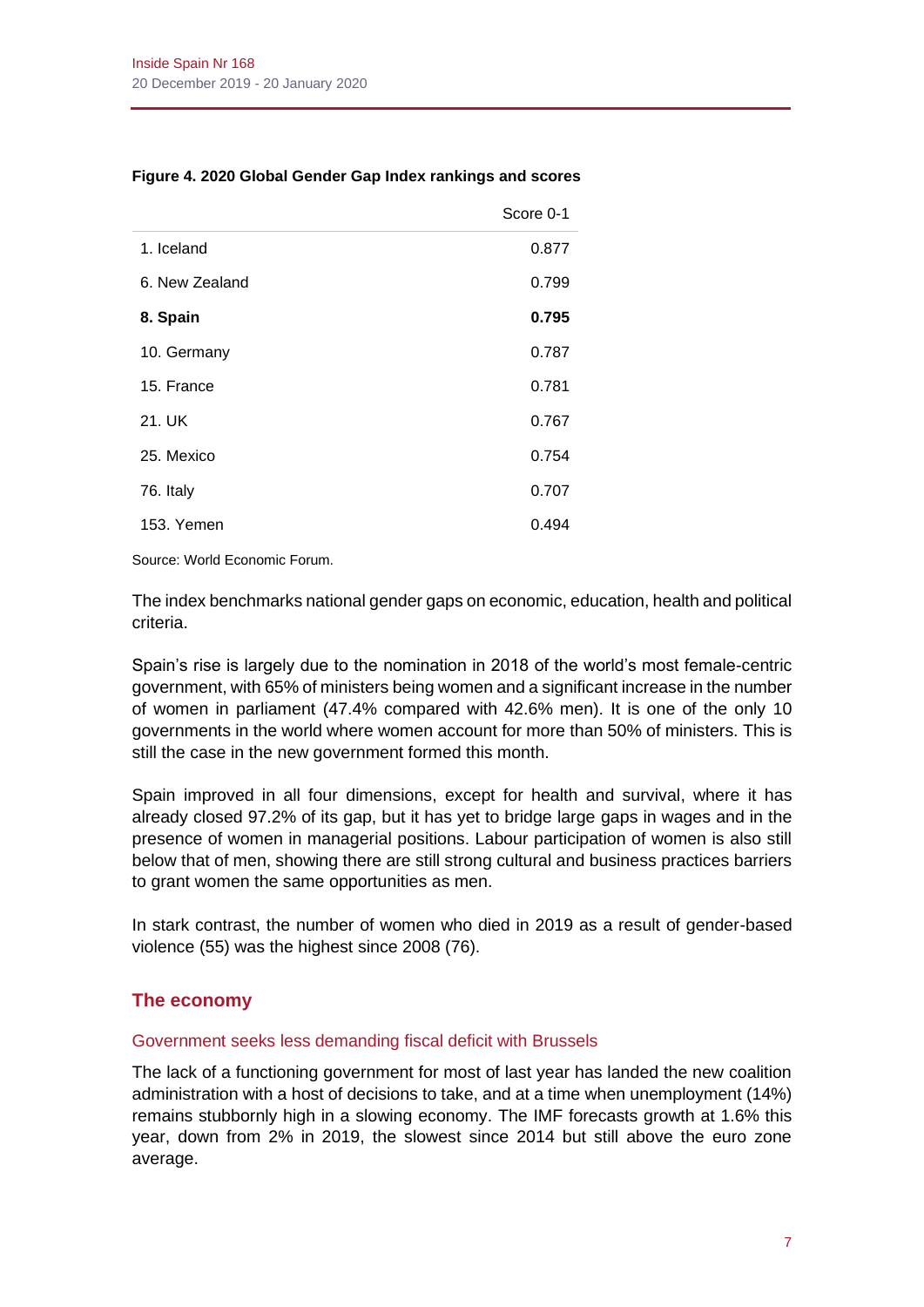The priority will be to draw up and get parliamentary approval for a 2020 budget. The 2018 budget had to be rolled over last year, making 2019 a wasted year in fiscal consolidation, and again in January 2020 until a new one is approved. The European Commission forecasts the 2019 deficit at 2.3%, much higher than the 1.3% agreed by the previous Popular Party (PP) government with Brussels.

The high fiscal deficit and the level of public debt (close to 100% of GDP) leave the government with little leeway in fiscal policy. Not surprisingly, it wants to negotiate a new deficit target with Brussels for 2020, well above the PP's 0.5%. Without it, the government will not be able to meet his spending promises.

Spain was finally released last June from the European Commission's excessive deficit procedure, as the 2018 fiscal deficit came in, for the first time in a decade, at below the EU threshold of 3% of GDP. The deficit had peaked at a whopping 11% in 2009.

The continued presence in the government of Nadia Calviño, a former Director General of budget at the European Commission, as Economy Minister, has sent a positive signal to Brussels that fiscal matters are in a safe pair of hands. Calviño is now one of four deputy prime ministers.

Approval of the 2020 budget requires the support of Catalan Republican Left (ERC), the pro-Catalan independence party, which backed the formation of the coalition between the Socialists and Unidas Podemos in return for talks on resolving the Catalan conflict. Oriol Junqueras, ERC's leader jailed for 13 years for his role in holding an illegal referendum on secession and a unilateral declaration of independence, has already made it clear that support will depend on the progress made in the talks.

It was the ERC's refusal to back the 2019 budget presented last February by the minority Socialist government that triggered a snap election in April, as it voted against it with the Popular Party and Ciudadanos.

One continued bright spot is tourism: the number of visitors last year was a record 83.7 million.

# Madrid surpasses Catalonia as the economy's main driver

Madrid became the main motor of the economy in 2018 when it overtook Catalonia, although not by much, according to revised figures by the National Statistics Office (INE). The respective GDPs were €230.8 billion and €228.7 billion (see Figure 5).

Catalonia suffered more than Madrid during Spain's recession following the collapse of the property sector as of 2008 and the global financial crisis, although its economy grew more strongly than Spain as a whole during the recovery.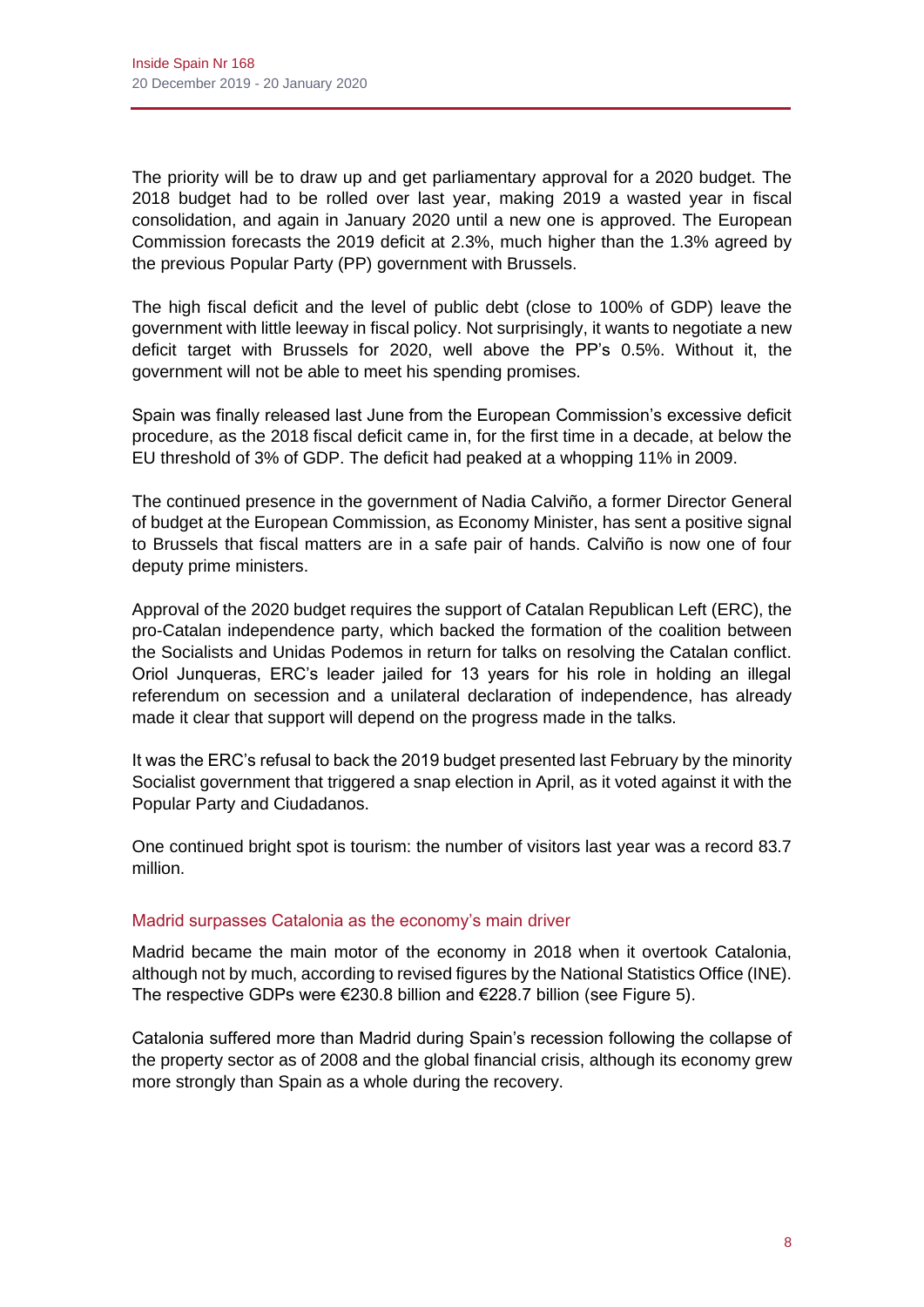|  |  | Figure 5. GDP by regions, 2018 (billions of current euros) |  |  |  |
|--|--|------------------------------------------------------------|--|--|--|
|  |  |                                                            |  |  |  |

|                         | € billion | % of total GDP |
|-------------------------|-----------|----------------|
| Andalucía               | 160.6     | 13.4           |
| Aragón                  | 37.0      | 3.0            |
| Asturias                | 23.3      | 1.9            |
| <b>Balearic Islands</b> | 32.5      | 2.7            |
| <b>Basque Country</b>   | 72.2      | 6.0            |
| Canary Islands          | 45.7      | 3.8            |
| Cantabria               | 13.8      | 1.1            |
| Castilla y León         | 57.9      | 4.8            |
| Castilla-La<br>Mancha   | 41.3      | 3.4            |
| Catalonia               | 228.7     | 18.9           |
| Extremadura             | 20.0      | 1.7            |
| Galicia                 | 62.6      | 5.2            |
| Madrid                  | 230.8     | 19.2           |
| Murcia                  | 31.4      | 2.6            |
| Navarre                 | 20.2      | 1.7            |
| La Rioja                | 8.5       | 0.7            |
| Valencia                | 111.0     | 9.2            |
| Spain (1)               | 1,202.2   |                |

(1) Including the North African enclaves of Ceuta and Melilla.

Source: INE.

The GDP figures highlighted the gulf between the regions, with Asturias, Cantabria, Extremadura, Navarre and La Rioja accounting for less than 2% each of Spain's GDP.

# León votes to break away from region of Castilla y León

The city council of Leon and some towns across the province voted to no longer form part of the region of Castilla y León, created in 1983 under Spain's process of devolution.

José Antonio Díez, the Socialist mayor of León, said the region comprising nine provinces was 'fictitious'. He said the drive for a new Leonese region had nothing whatsoever in common with the push for independence in Catalonia.